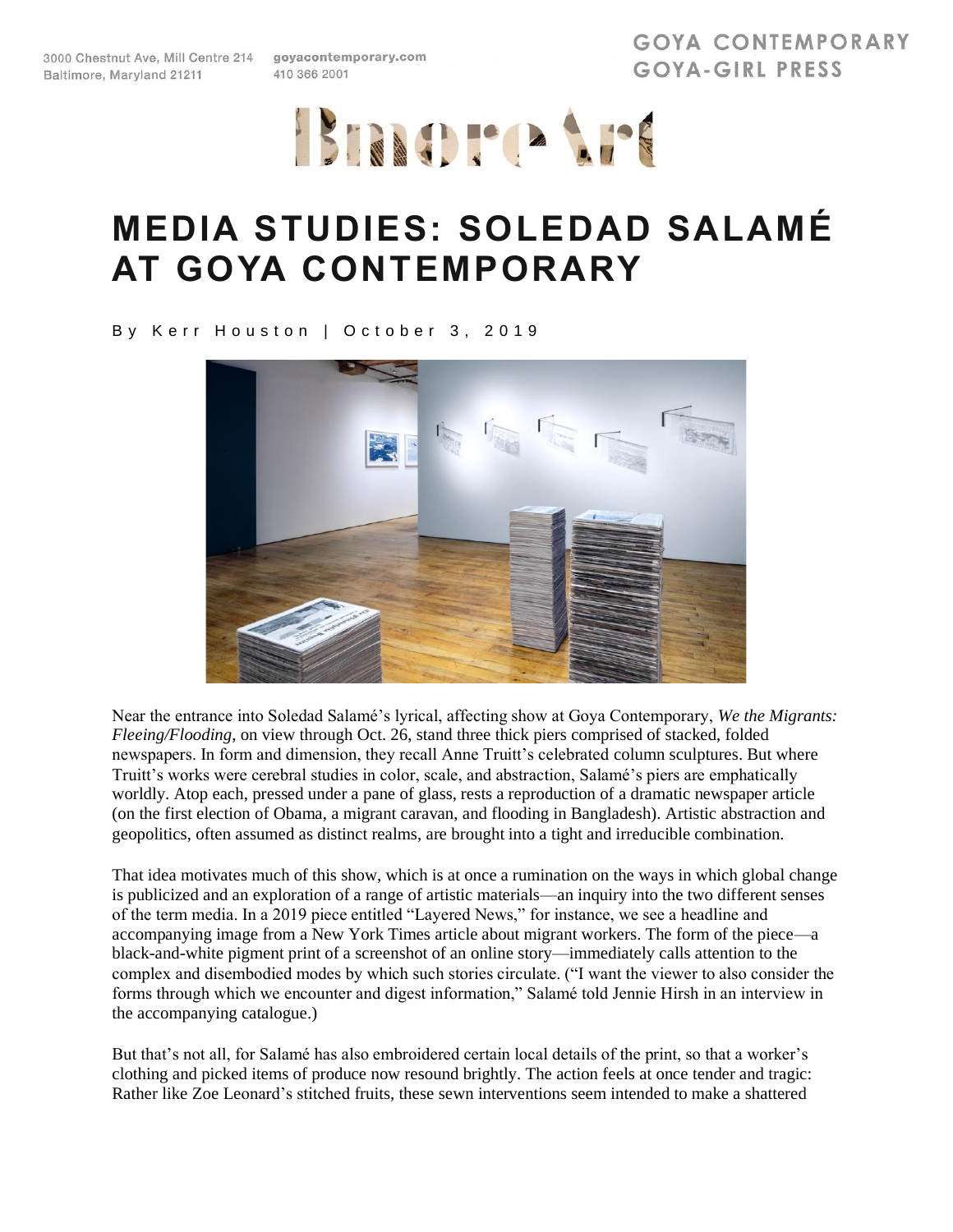## **GOYA CONTEMPORARY** GOYA-GIRL PRESS

world whole again, and to find meaning and even pleasure in a field of rhetoric that is often cast in reductive, two-dimensional and black-and-white terms. And, like Leonard's work, they do so by rooting meaning in the bodily and the physical. As an ethereal, digital article is made into a print, and then embellished with a series of stitches, the importance of the hand is implied—and the value of the personal, individual contribution confirmed.



Install view of *We the Migrants: Fleeing/Flooding*

A series of silkscreen works on silk organza echoes and extends this rehabilitative approach. In "Blue is Becoming Green," also from 2019, the hand-dyed and overpainted ground evokes the icy blues and cool whites of a polar ocean. Added marks call to mind contour lines and land masses, suggesting the shifting, drifting motions of calved icebergs. But if the work's iconography feels geological, the actual artistic forms are tremulous and delicate. They seem contingent and precarious: a terrifying idea, when we think of it in relation to the warming, melting polar ice caps. On both a technical and conceptual level, this is strong work, a masterly exercise in controlling a challenging, diaphanous material and a plaintive meditation on the ungraspable fragility of our massive planet.

Also intriguing is a series of sandblasted folded glass works, each of which is engraved with a semblance of a newspaper front page and illuminated with a spotlight, projecting the text onto the nearby wall. Again, clever tensions are apparent here. The brittle glass retains, in its bend, a hint of its former viscousness. And the frank transparency of the panels—a metaphor for an honest, functioning press?—is undermined by the angled installation, which produces distorted projections of the text. As a result, the news accounts etched into the glass feel both memorialized and tenuous, elegant but insubstantial, and inevitably slanted.

For the most part, this is a ravishing show, composed in a tender and elegiac key and at once coherent and intelligent. Salamé is a subtle and meticulous artist, generally alert to the power of understatement, the potentialities of her materials, and the eloquence of a single mark. She excels on the level of detail, and her work often rewards close study. Given all of this, however, the large applied texts, affixed to the wall, that accompany some of the works in the show struck me as clumsily discordant. A part of the work, they reiterate, in all capital letters, the titles of certain works: "White is Becoming Blue," we read, and we glean that the artist is trying to convey a sense of urgency, as ice caps inexorably become ocean. But it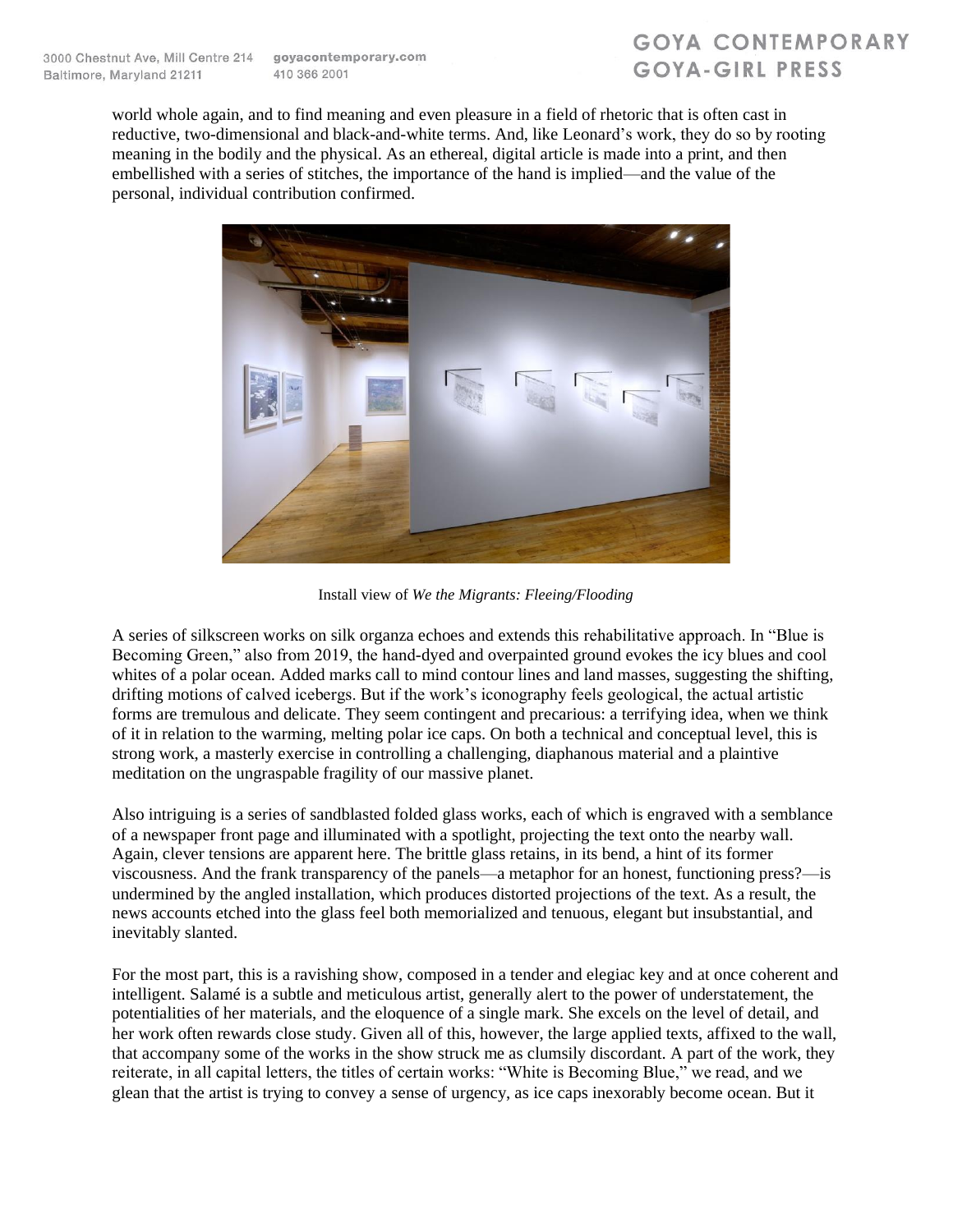## **GOYA CONTEMPORARY** GOYA-GIRL PRESS

feels like a cheap trick, akin to certain Twitter users capitalizing whole phrases to make them more convincing, and it's ultimately little more than distracting. In shouting the obvious, the texts nearly overwhelm the nuanced complexity of the adjacent forms.



Soledad Salamé, "Blue is Becoming Green" and part of "Stacks"

A few works, too, disappoint. The only video in the show ("Crossing the Borders," 2018) offers a 4 minute account of the artist's visit to Boquillas del Carmen, a Mexican village on the banks of the Rio Grande. Roughly edited, visually unremarkable, and uncertain about its point of view, it's not a memorable piece. Neither is a nearby ovoid form, made of blown glass, that bears a number of sandblasted phrases on its surface. A few of these ("Protect what you love") initially suggest the dark paranoia of Jenny Holzer's truisms—until we realize that we're simply reading a series of nominally inspirational environmentally themed quotes from celebrities including Jean-Michel Cousteau and Leonardo DiCaprio ("You are the last, best hope of earth"). The result feels sanctimonious and almost saccharine. No surprise, perhaps, that these works occupy the gallery's back room.

So let's make our way, instead, back to the front room, and have one more look at the three columns of newsprint. Still they stand there, as solemn as steles, their accounts of forces that shape the world pressed flat like botanical specimens. Still they testify to massive upheavals, suggesting an irreducible link between politics, carbon emissions, extreme weather, and the refugee crisis. But now we notice, as well, the thousands of partial phrases and verbal fragments visible on the folds of the papers below: "note problems at the Southern" and "videos and hard-to-debunk con," a babbling turmoil of nearly nonsensical lines. But only nearly, because the more we read—"space in holding cells, part of a"—the more we sense that there is some sort of unifying logic at work here.